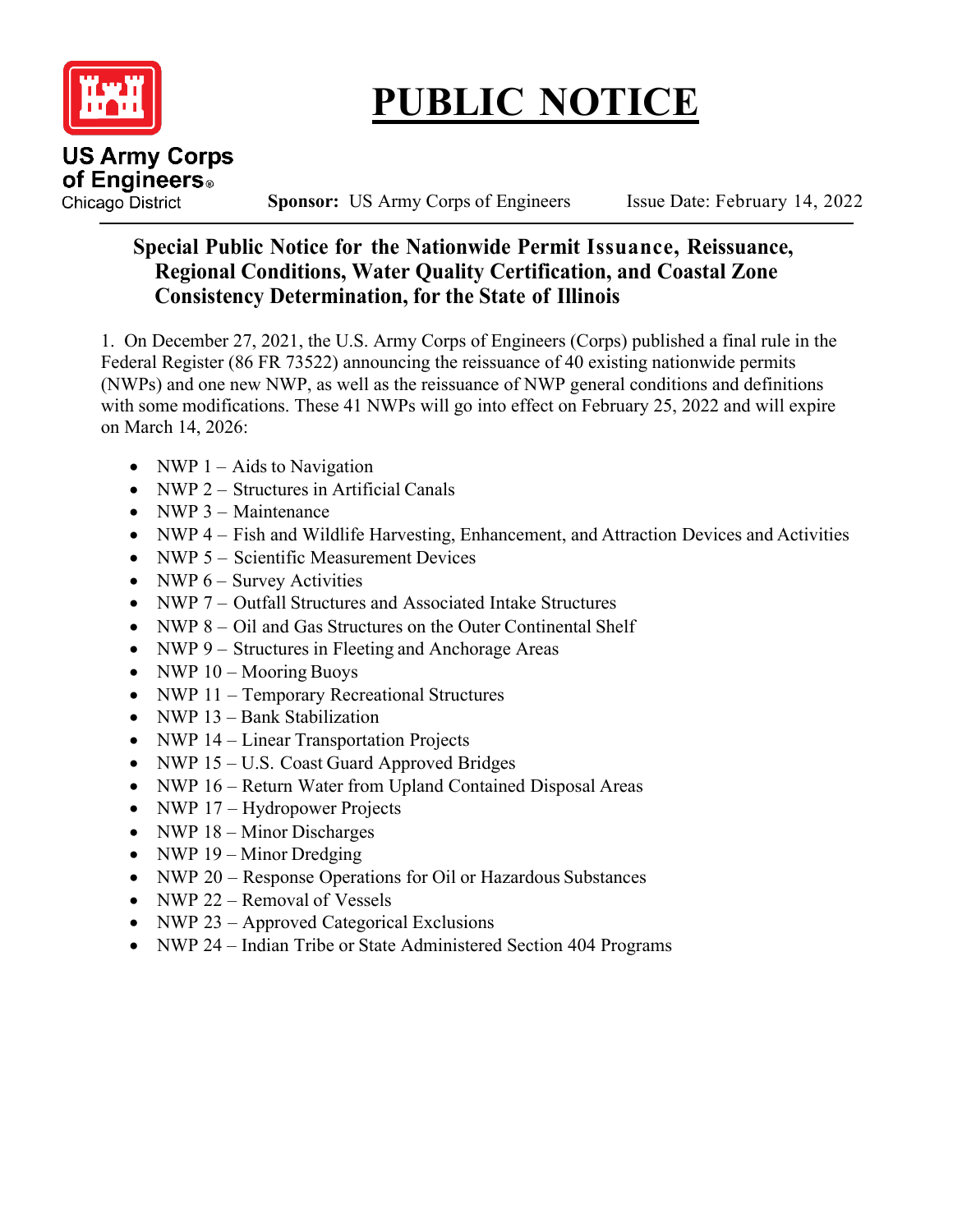- NWP 25 Structural Discharges
- NWP 27 Aquatic Habitat Restoration, Establishment, and Enhancement Activities
- NWP 28 Modifications of Existing Marinas
- NWP 30 Moist Soil Management for Wildlife
- NWP 31 Maintenance of Existing Flood Control Facilities
- NWP 32 Completed Enforcement Actions
- NWP 33 Temporary Construction, Access, and Dewatering
- NWP 34 Cranberry Production Activities
- NWP 35 Maintenance Dredging of Existing Basins
- NWP 36 Boat Ramps
- NWP 37 Emergency Watershed Protection and Rehabilitation
- NWP 38 Cleanup of Hazardous and Toxic Waste
- NWP 41 Reshaping Existing Drainage Ditches
- NWP 45 Repair of Uplands Damaged by Discrete Events
- NWP  $46 Discharges$  in Ditches
- NWP  $49 \text{Coal Remining Activities}$
- NWP 53 Removal of Low-Head Dams
- NWP  $54$  Living Shorelines
- NWP 59 Water Reclamation and Reuse Facilities

2. The NWP general conditions and definitions that were issued in the final rule that was published in the January 13, 2021, issue of the Federal Register (86 FR 2744) apply to the 40 reissued NWPs and the new NWP 59 that were published in the Federal Register on December 27, 2021.

3. The 40 existing NWPs published in the December 27, 2021 final rule replace the 2017 versions of these NWPs. The 2017 versions of NWPs 1, 2, 3, 4, 5, 6, 7, 8, 9, 10, 11, 13, 14, 15, 16, 17, 18, 19, 20, 22, 23, 24, 25, 27, 28, 30, 31, 32, 33, 34, 35, 36, 37, 38, 41, 45, 46, 49, 53, and 54 expire on February 24, 2022. The 40 existing NWPs published in the December 27, 2021 final rule replace the 2017 versions of these NWPs. If an activity verified under a 2017 NWP qualifies for authorization under one of the reissued NWPs, the original NWP verification letter will continue to be valid until March 18, 2022, unless the district engineer identified a different expiration date in that verification letter {33 CFR 330.6(a)(3)(ii). If the permittee cannot complete the NWP activity before March 18, 2022, the district can issue an NWP verification under the 2021 NWP by using the previously submitted PCN (as long as there are no changes to the activity that would preclude NWP authorization. If an activity verified under a 2017 NWP no longer qualifies for NWP authorization under one of the 40 reissued 2021 NWPs, the project proponent would have 12 months to complete the authorized activity as long as that activity is under construction or under contract to commence construction on or before February 24, 2022 [33 CFR 330.6(b)].

4. **REGIONAL CONDITIONS:** The Mississippi Valley Division (MVD) has finalized, and Lakes and Rivers Division (LRD) concurred with, the regional conditions for these 41 NWPs in Illinois. Regional conditions provide additional protection for the aquatic environment and help ensure that the NWPs authorize only those activities with no more than minimal adverse environmental effects. Regional conditions help ensure protection of high value waters within the state of Illinois. The Regional Conditions can be found below or in the NWP fact sheets accessed at the Chicago District Regulatory web page:

https://www.lrc.usace.army.mil/Missions/Regulatory/Illinois/IL-Nationwide-Permits/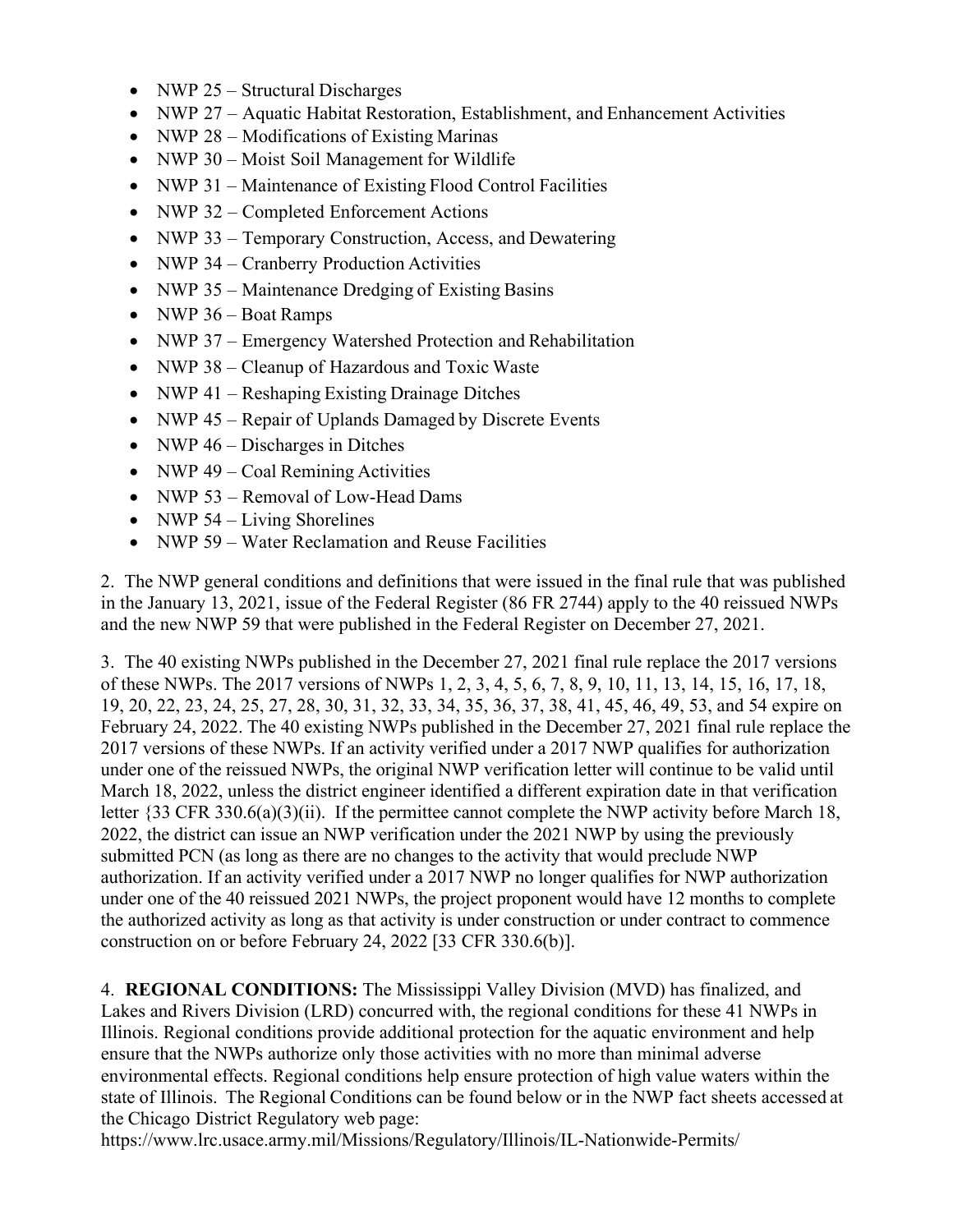5. **WATER QUALITY CERTIFICATION:** The Section 401 Water Quality Certifications (WQC) have been issued for Section 404 NWP activities by the Illinois Environmental Protection Agency (IEPA) on 8/October/2021, corrected version on 21/Dec/2021. The WQCs were approved by the Mississippi Valley (MVD) Commander, accepted by the LRD Commander, and are added as regional conditions to the NWPs. Section 401 Water Quality Certification with conditions (General Conditions and/or Special Conditions) has been issued for NWPs 3, 4, 5, 6, 7, 13, 14, 15, 16, 17, 18, 19, 20, 22, 23, 25, 27, 30, 31, 32, 33, 36, 37, 38, 41, 45, 53, and 54 with the special and/or general conditions specified below. This document also provides the certification conditions for NWPs previously certified on 11/Dec/2020: NWPs 12, 29, 39, 40, 42, 43, 51, 52, 57, and 58, and notice of the Agency determination to deny Water Quality Certification for NWPs 21, 34, 44, 46, 48, 49, 50, and 59. The WQC can be found below or accessed at the Chicago District Regulatory web page: https://www.lrc.usace.army.mil/Missions/Regulatory/Illinois/IL-Nationwide-Permits/

6. **Coastal Zone Management Consistency (applicable in Chicago District only):** On November 1, 2020, the Illinois Coastal Management Program (ICMP) concurred that the NWPs complied with the enforceable policies of the ICMP and will be conducted in a manner consistent with the ICMP.

7. The December 27, 2021, Federal Register notice is available for viewing at: [https://www.federalregister.gov/documents/2021/12/27/2021-27441/reissuance-and-modification](https://www.federalregister.gov/documents/2021/12/27/2021-27441/reissuance-and-modification-of-nationwide-permits)[of-nationwide-permits](https://www.federalregister.gov/documents/2021/12/27/2021-27441/reissuance-and-modification-of-nationwide-permits)

8. The January 13, 2021, Federal Register notice is available for viewing at: [https://www.federalregister.gov/documents/2021/01/13/2021-00102/reissuance-andmodification-of](https://www.federalregister.gov/documents/2021/01/13/2021-00102/reissuance-andmodification-of-nationwide-permits)[nationwide-permits](https://www.federalregister.gov/documents/2021/01/13/2021-00102/reissuance-andmodification-of-nationwide-permits)

9. As an alternative, interested parties can access the December 27, 2021 and January 13, 2021 final rules and related documents at: [https://www.usace.army.mil/Missions/CivilWorks/Regulatory-](https://www.usace.army.mil/Missions/CivilWorks/Regulatory-Program-and-Permits/Nationwide-Permits/)[Program-and-Permits/Nationwide-Permits/](https://www.usace.army.mil/Missions/CivilWorks/Regulatory-Program-and-Permits/Nationwide-Permits/)

10.POINT OF CONTACT: If you have questions or need additional information, please contact Julie Rimbault by email at [julie.c.rimbault@usace.army.mil](mailto:julie.c.rimbault@usace.army.mil) or phone at  $(312)$ -846-5542.

Enclosures:

Illinois Regional Conditions for the 2021 Nationwide Permits, (encl 1) Illinois EPA Section 401 Water Quality Certification for the 2021 Nationwide Permits (encl 2)